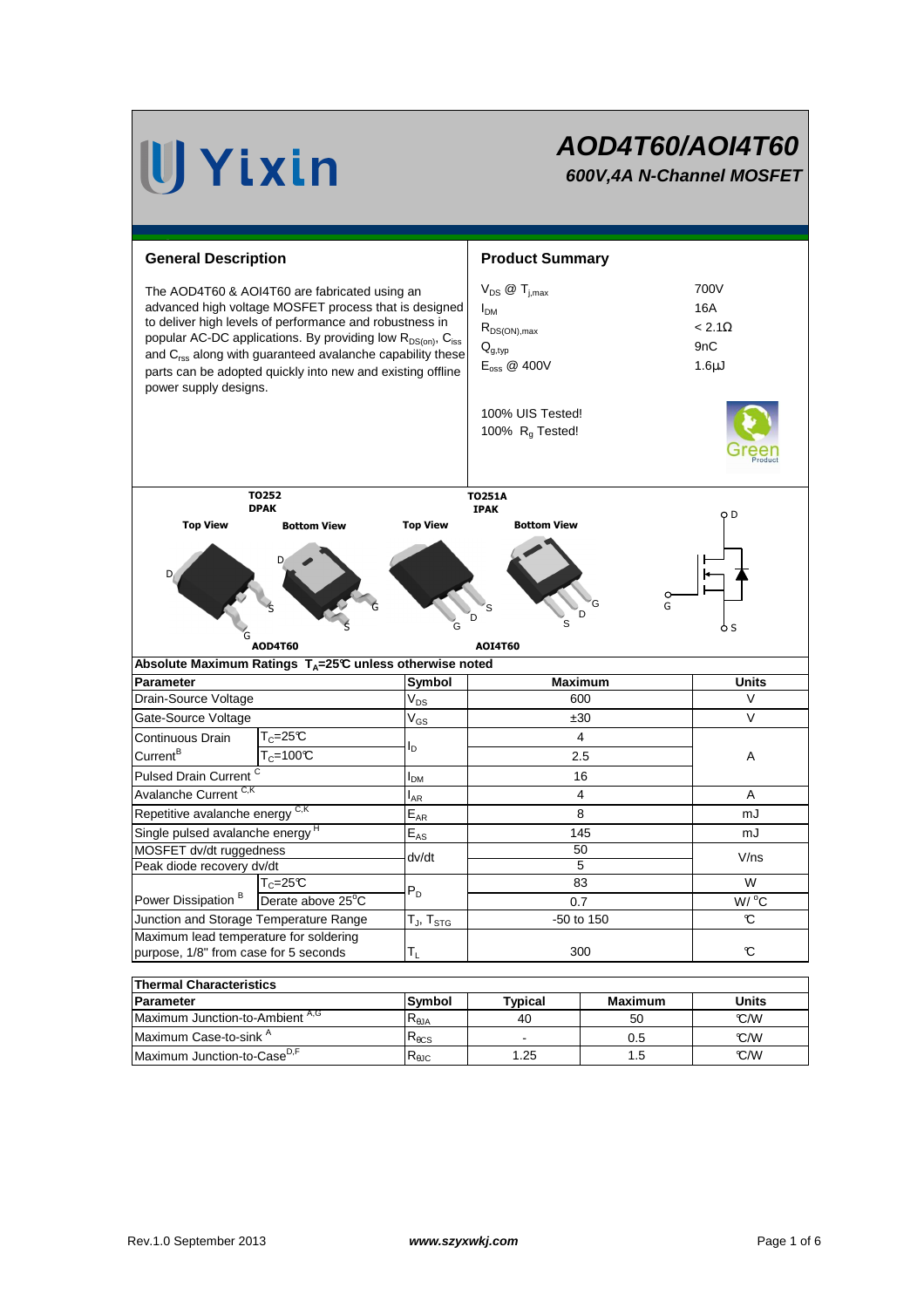#### **Electrical Characteristics (TJ=25°C unless otherwise noted)**

| Symbol                                              | <b>Parameter</b>                                             | <b>Conditions</b>                                                     | Min | Typ  | Max            | <b>Units</b> |
|-----------------------------------------------------|--------------------------------------------------------------|-----------------------------------------------------------------------|-----|------|----------------|--------------|
| <b>STATIC PARAMETERS</b>                            |                                                              |                                                                       |     |      |                |              |
| <b>BV<sub>DSS</sub></b>                             | Drain-Source Breakdown Voltage                               | $I_D = 250 \mu A$ , $V_{GS} = 0V$ , $T_J = 25 \text{C}$               | 600 |      |                |              |
|                                                     |                                                              | $I_D = 250 \mu A$ , V <sub>GS</sub> =0V, T <sub>J</sub> =150℃         |     | 700  |                | V            |
| $\overline{\text{BV}}_{\text{DSS}}$<br>$/\Delta TJ$ | Zero Gate Voltage Drain Current                              | $I_D = 250 \mu A$ , $V_{GS} = 0V$                                     |     | 0.6  |                | V/°C         |
| $I_{\text{DSS}}$                                    | Zero Gate Voltage Drain Current                              | $V_{DS}$ =600V, $V_{GS}$ =0V<br>$V_{DS}$ =480V, T <sub>J</sub> =125°C |     |      | 1<br>10        | μA           |
| $I_{GSS}$                                           | Gate-Body leakage current                                    | $V_{DS} = 0V$ , $V_{GS} = \pm 30V$                                    |     |      | ±100           | nA           |
| $V_{GS(th)}$                                        | Gate Threshold Voltage                                       | V <sub>DS</sub> =5V, I <sub>D</sub> =250μA                            | 3   | 4.2  | 5              | V            |
| $R_{DS(ON)}$                                        | Static Drain-Source On-Resistance                            | V <sub>GS</sub> =10V, I <sub>D</sub> =1A                              |     | 1.75 | 2.1            | Ω            |
| $g_{FS}$                                            | <b>Forward Transconductance</b>                              | $V_{DS}$ =40V, $I_D$ =2A                                              |     | 2.8  |                | S            |
| $\rm V_{SD}$                                        | Diode Forward Voltage                                        | $IS=1A, VGS=0V$                                                       |     | 0.79 | $\mathbf{1}$   | V            |
| $I_{\rm S}$                                         | Maximum Body-Diode Continuous Current                        |                                                                       |     |      | $\overline{4}$ | A            |
| I <sub>sм</sub>                                     | Maximum Body-Diode Pulsed Current C                          |                                                                       |     |      | 16             | A            |
| <b>DYNAMIC PARAMETERS</b>                           |                                                              |                                                                       |     |      |                |              |
| $C_{iss}$                                           | Input Capacitance                                            | $V_{GS}$ =0V, $V_{DS}$ =100V, f=1MHz                                  |     | 460  |                | рF           |
| $C_{\text{oss}}$                                    | <b>Output Capacitance</b>                                    |                                                                       |     | 22   |                | рF           |
| $\mathsf{C}_{\mathsf{o}(\mathsf{er})}$              | Effective output capacitance, energy<br>related <sup>1</sup> | $V_{\text{GS}} = 0V$ , $V_{\text{DS}} = 0$ to 480V, f=1MHz            |     | 19   |                | pF           |
| $C_{o(tr)}$                                         | Effective output capacitance, time<br>related <sup>J</sup>   |                                                                       |     | 31   |                | pF           |
| $\mathsf{C}_{\mathsf{rss}}$                         | Reverse Transfer Capacitance                                 | $V_{GS}$ =0V, $V_{DS}$ =100V, f=1MHz                                  |     | 3.5  |                | pF           |
| $R_{g}$                                             | Gate resistance                                              | $f = 1$ MHz                                                           |     | 5.7  |                | Ω            |
| <b>SWITCHING PARAMETERS</b>                         |                                                              |                                                                       |     |      |                |              |
| $\mathsf{Q}_{\underline{\mathsf{g}}}$               | Total Gate Charge                                            | $V_{GS}$ =10V, $V_{DS}$ =480V, $I_{D}$ =4A                            |     | 9    | 15             | nС           |
| $\mathsf{Q}_{\text{gs}}$                            | Gate Source Charge                                           |                                                                       |     | 3.5  |                | nC           |
| $Q_{gd}$                                            | Gate Drain Charge                                            |                                                                       |     | 2.4  |                | nС           |
| $t_{D(0n)}$                                         | Turn-On DelayTime                                            |                                                                       |     | 20   |                | ns           |
| t,                                                  | Turn-On Rise Time                                            | $V_{GS}$ =10V, $V_{DS}$ =300V, $I_{D}$ =4A,<br>$R_G = 25\Omega$       |     | 27   |                | ns           |
| $t_{D(Off)}$                                        | Turn-Off DelayTime                                           |                                                                       |     | 25   |                | ns           |
| $\mathfrak{t}_{\mathfrak{f}}$                       | <b>Turn-Off Fall Time</b>                                    |                                                                       |     | 17   |                | ns           |
| $t_{rr}$                                            | Body Diode Reverse Recovery Time                             | $I_F = 4A$ , dl/dt=100A/ $\mu$ s, V <sub>DS</sub> =100V               |     | 384  |                | ns           |
| $\mathsf{Q}_{\mathsf{rr}}$                          | Body Diode Reverse Recovery Charge                           | $I_F = 4A$ , dl/dt=100A/ $\mu$ s, V <sub>DS</sub> =100V               |     | 3.9  |                | μC           |

A. The value of R<sub>BJA</sub> is measured with the device in a still air environment with T<sub>A</sub> = 25°C.

B. The power dissipation P<sub>D</sub> is based on T<sub>J(MAX)</sub>=150°C in a TO252 package, using junction-to-case thermal resistance, and is more useful in setting the upper dissipation limit for cases where additional heatsinking is used.

C. Repetitive rating, pulse width limited by junction temperature  $T_{J(MAX)}$ =150°C.

D. The R<sub> $\theta$ JA</sub> is the sum of the thermal impedance from junction to case R  $_{\theta$ JC and case to ambient.

E. The static characteristics in Figures 1 to 6 are obtained using <300 µs pulses, duty cycle 0.5% max.

F. These curves are based on the junction-to-case thermal impedance which is measured with the device mounted to a large heatsink, assuming a maximum junction temperature of  $T_{J(MAX)}$ =150°C.

G. These tests are performed with the device mounted on 1 in<sup>2</sup>FR-4 board with 2oz. Copper, in a still air environment with T<sub>A</sub>=25°C.

H. L=60mH,  $I_{AS}$ =2.2A,  $V_{DD}$ =150V, R<sub>G</sub>=10 $\Omega$ , Starting T<sub>J</sub>=25°C.

I.  $C_{o(er)}$  is a fixed capacitance that gives the same stored energy as  $C_{oss}$  while  $V_{DS}$  is rising from 0 to 80%  $V_{(BR)DSS}$ .

J.  $C_{o(t)}$  is a fixed capacitance that gives the same charging time as  $C_{oss}$  while  $V_{DS}$  is rising from 0 to 80%  $V_{(BR)DSS}$ .

K. L=1.0mH, V<sub>DD</sub>=150V, R<sub>G</sub>=25 $\Omega$ , Starting T<sub>J</sub>=25°C.

THIS PRODUCT HAS BEEN DESIGNED AND QUALIFIED FOR THE CONSUMER MARKET. APPLICATIONS OR USES AS CRITICAL COMPONENTS IN LIFE SUPPORT DEVICES OR SYSTEMS ARE NOT AUTHORIZED. YIXINWEI DOES NOT ASSUME ANY LIABILITY ARISING

OUT OF SUCH APPLICATIONS OR USES OF ITS PRODUCTS. YIXINWEI RESERVES THE RIGHT TO IMPROVE PRODUCT DESIGN, FUNCTIONS AND RELIABILITY WITHOUT NOTICE.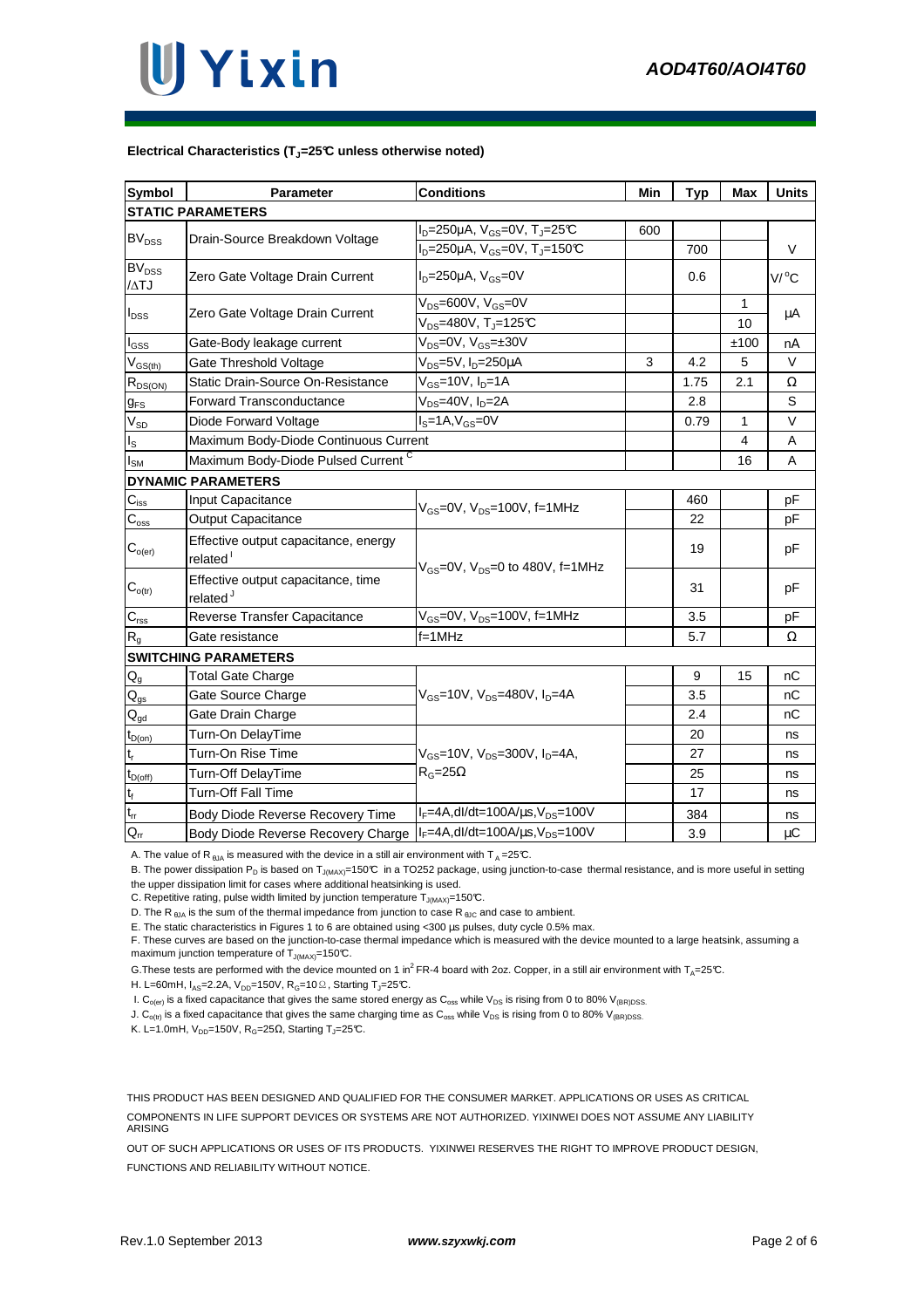#### **TYPICAL ELECTRICAL AND THERMAL CHARACTERISTICS**

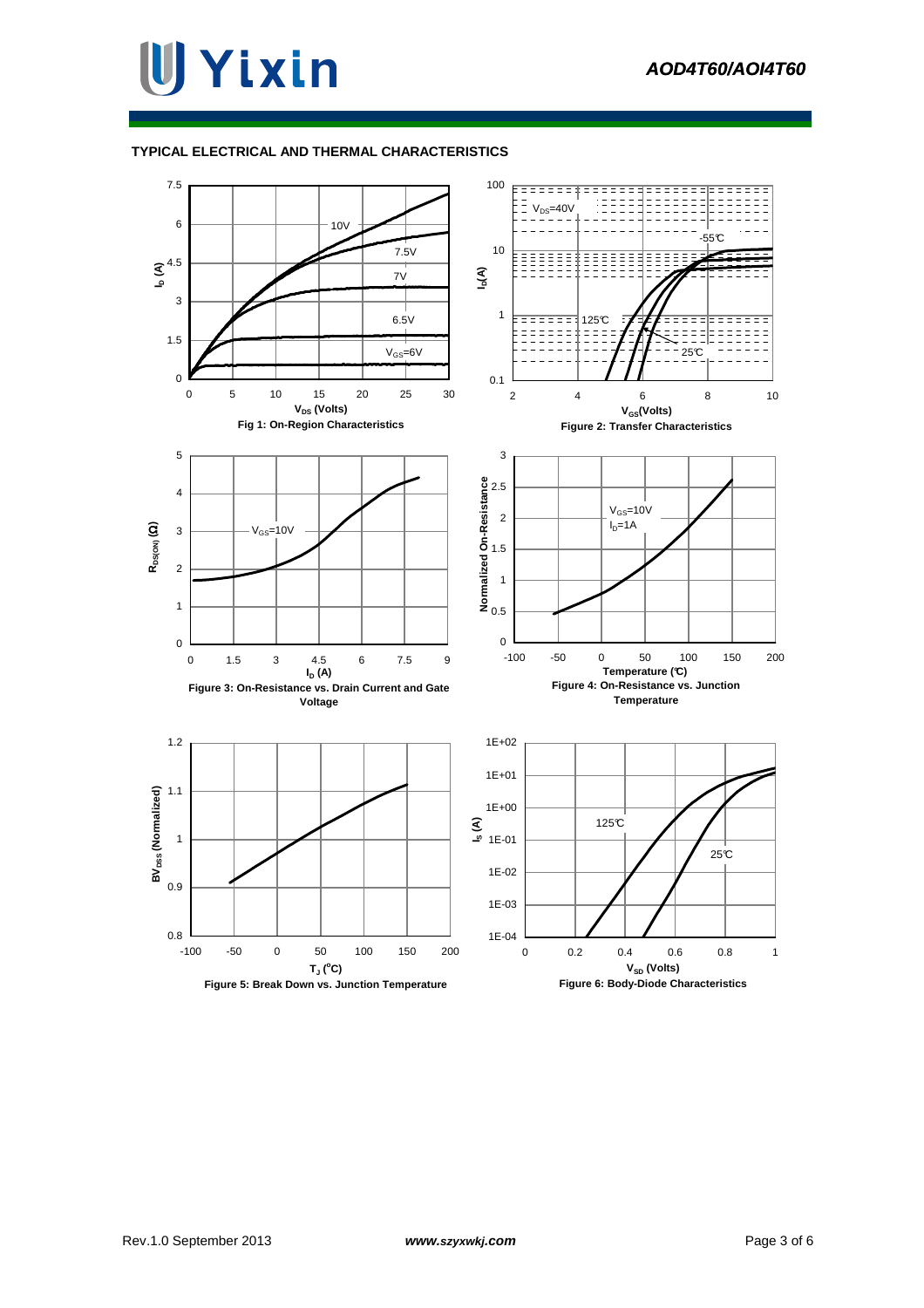#### **TYPICAL ELECTRICAL AND THERMAL CHARACTERISTICS**

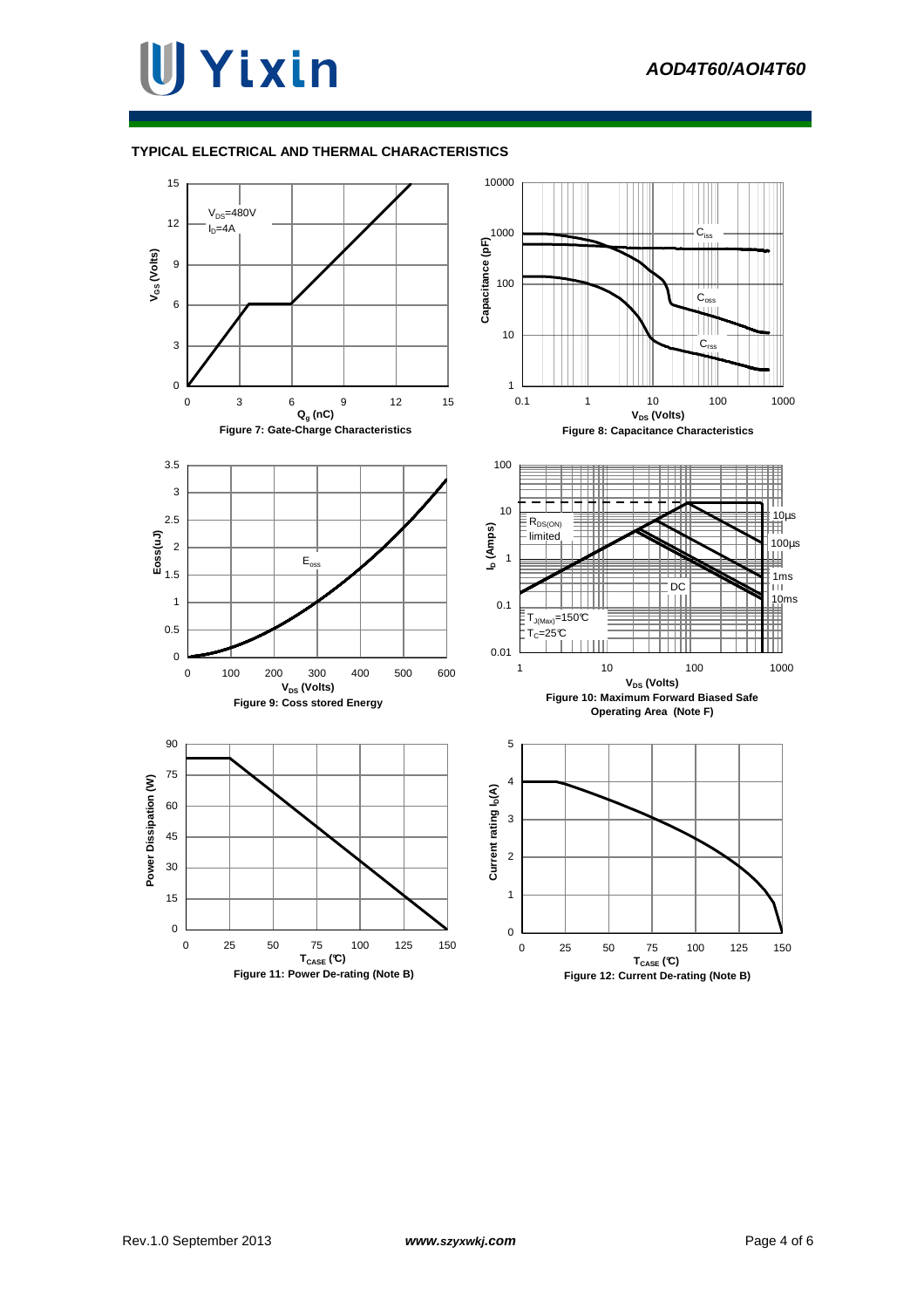### lJ Yixin

#### **TYPICAL ELECTRICAL AND THERMAL CHARACTERISTICS**